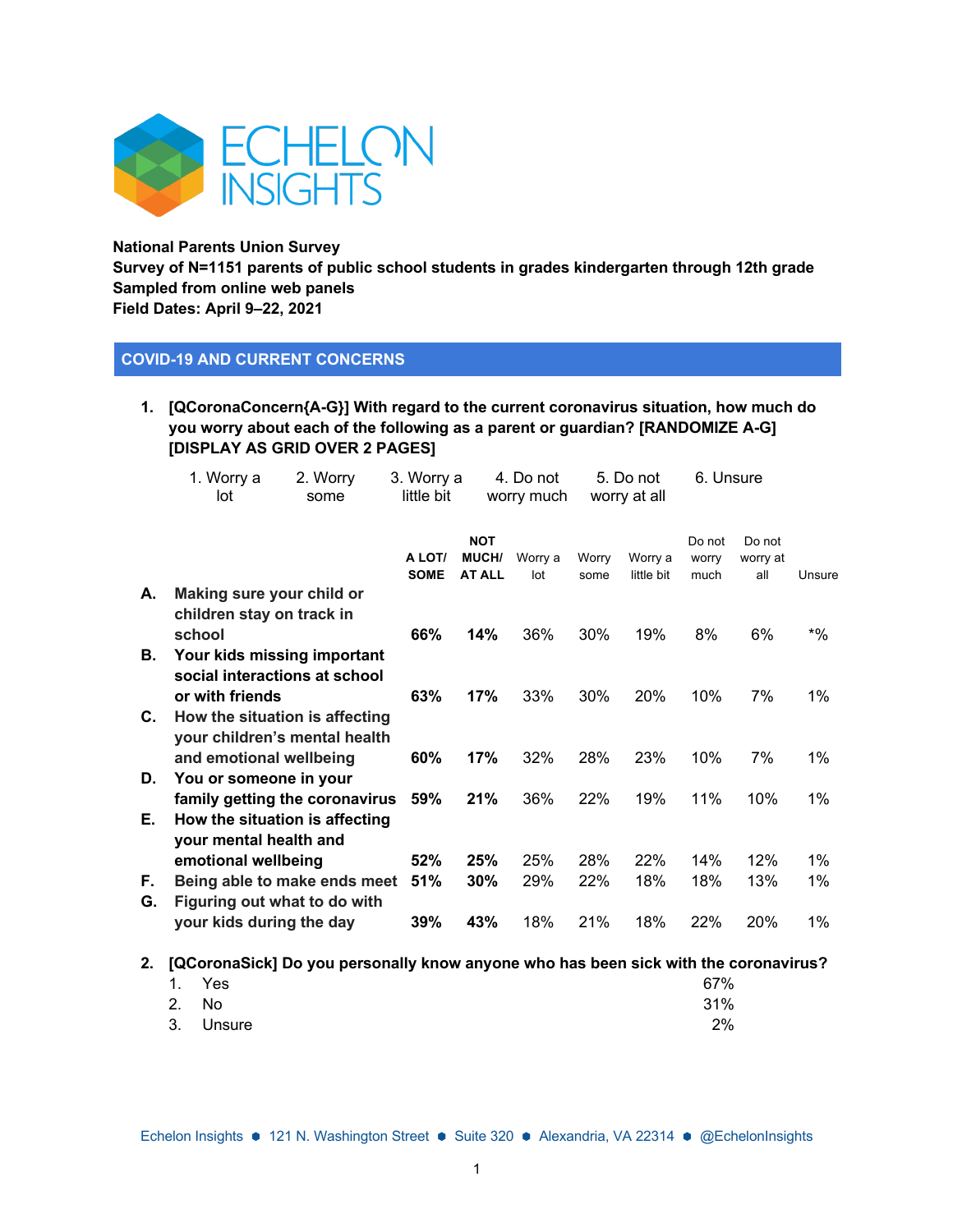**3. [QVacReceived] Have you been vaccinated against COVID-19? [RANDOMIZE 1-2]**

| 1. Yes               | 39%   |
|----------------------|-------|
| 2. No                | 60%   |
| 3. Prefer not to say | $1\%$ |

**IF HAS ALREADY BEEN VACCINATED [QCovidVaccineReceived=1], SKIP TO QCovidVaccine.** 

**IF HAS NOT BEEN VACCINATED OR PREFERS NOT TO SAY [QVacReceived=2 OR 3], ASK:**

**4. [QCovidVaccineParent] When you become eligible to receive the COVID-19 vaccine, do you personally plan to get vaccinated?**

|     |                            | $(n=670)$ |
|-----|----------------------------|-----------|
|     | <b>TOTAL YES</b>           | 51%       |
|     | 1. Yes, right away         | 27%       |
|     | 2. Yes, but not right away | 24%       |
|     | 3. No. will not            | 36%       |
| -4. | Unsure                     | 13%       |

### **ASK ALL:**

**5. [QCovidVaccine] When COVID-19 vaccines become available for children, do you plan to get your children vaccinated?** 

|  | TOTAL YES |
|--|-----------|
|  |           |

| TOTAL YES                  | 62% |
|----------------------------|-----|
| 1. Yes, right away         | 40% |
| 2. Yes, but not right away | 22% |
| 3. No, will not            | 23% |
| 4. Unsure                  | 15% |
|                            |     |

**6. [Vaccine Mandatory Battery] When COVID-19 vaccines become available for everyone, do you think the following groups should be required or encouraged to get the COVID-19 vaccine if they are at a school in person? [RANDOMIZE A-C. RANDOMIZE SCALE 1-3 3-1]**

|    | 1. Should be<br>required                | 2. Should be<br>encouraged, but<br>not required | 3. Should not be<br>encouraged nor<br>required |                                                 | 4. Unsure                                   |        |
|----|-----------------------------------------|-------------------------------------------------|------------------------------------------------|-------------------------------------------------|---------------------------------------------|--------|
|    |                                         |                                                 | Should be<br>required                          | Should be<br>encouraged,<br>but not<br>required | Should not be<br>encouraged<br>nor required | Unsure |
| А. | <b>Public school teachers and staff</b> |                                                 | 51%                                            | <b>29%</b>                                      | 15%                                         | 6%     |
| Β. | Anyone visiting or volunteering at a    |                                                 |                                                |                                                 |                                             |        |
|    | public school                           |                                                 | 42%                                            | 33%                                             | 19%                                         | 6%     |
| С. | <b>Public school K-12 students</b>      |                                                 | 38%                                            | 34%                                             | 19%                                         | 8%     |
|    |                                         |                                                 |                                                |                                                 |                                             |        |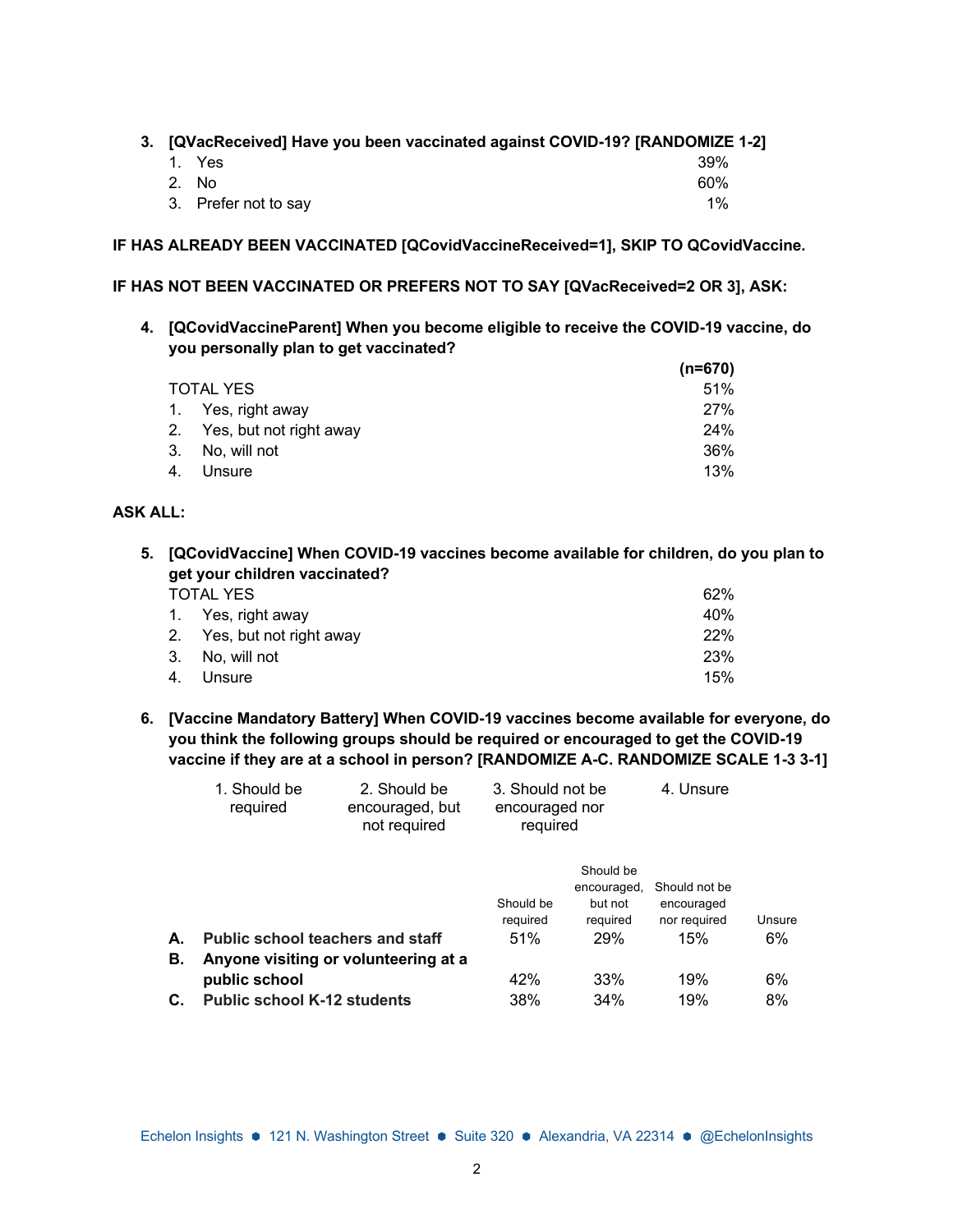## **EDUCATION QUALITY**

**IF HAS TWO OR MORE CHILDREN IN GRADES K-12 [QChildrenNumber=2-6], INSERT: [ParentIntroText] For the following questions, please respond regarding your [INSERT FIRST/SECOND/ETC] child in birth order (from oldest to youngest) of your children who are in grades kindergarten through high school. [RANDOMIZE WHICH CHILD IS ASKED ABOUT, SPLITTING EVENLY BASED ON NUMBER OF CHILDREN. FOR EXAMPLE, FOR PARENTS OF TWO CHILDREN, ASK 50% ABOUT FIRST CHILD (IN BIRTH ORDER FROM OLDEST TO YOUNGEST) WHO ATTENDS K-12 SCHOOL, 50% ABOUT SECOND CHILD WHO ATTENDS K-12 SCHOOL. PROGRAM FOR UP TO SIX CHILDREN.]**

### **ASK ALL:**

**7. [QKidGrade] What grade level is your child currently in (2020–2021 school year)? [DROP DOWN: Kindergarten–12th grade]**

| 1.  | Kindergarten            | 10% |
|-----|-------------------------|-----|
| 2.  | 1st grade               | 7%  |
| 3.  | 2nd grade               | 6%  |
| 4.  | 3rd grade               | 7%  |
| 5.  | 4th grade               | 9%  |
| 6.  | 5th grade               | 9%  |
| 7.  | 6th grade               | 8%  |
| 8.  | 7th grade               | 9%  |
| 9.  | 8th grade               | 8%  |
| 10. | 9th grade (Freshman)    | 7%  |
| 11. | 10th grade (Sophomore)  | 7%  |
|     | 12. 11th grade (Junior) | 7%  |
| 13. | 12th grade (Senior)     | 7%  |

**8. [QDisability] Does your child have a disability for which they usually receive specialized instruction or therapy? [RANDOMIZE 1-2]**

| 1. Yes    | 14% |
|-----------|-----|
| 2. No     | 86% |
| 3. Unsure | 1%  |

**9. [QKidSchoolOptions] What options is your child's school currently offering for ways your child could attend school? Please select all options that your child's school is offering, regardless of how your child is currently attending school. [ALLOW MULTIPLE RESPONSES] [RANDOMIZE 1-2]**

| $\mathbf{1}$ . | Students can attend in person in a classroom or on campus full- |     |  |  |
|----------------|-----------------------------------------------------------------|-----|--|--|
|                | time                                                            | 46% |  |  |
| 2.             | Students can attend remotely or online full-time                | 59% |  |  |
| 3.             | Students can attend part-time in person, part-time remotely or  |     |  |  |
|                | online                                                          | 35% |  |  |
| 4.             | Something else (Please specify)                                 | 1%  |  |  |
|                |                                                                 |     |  |  |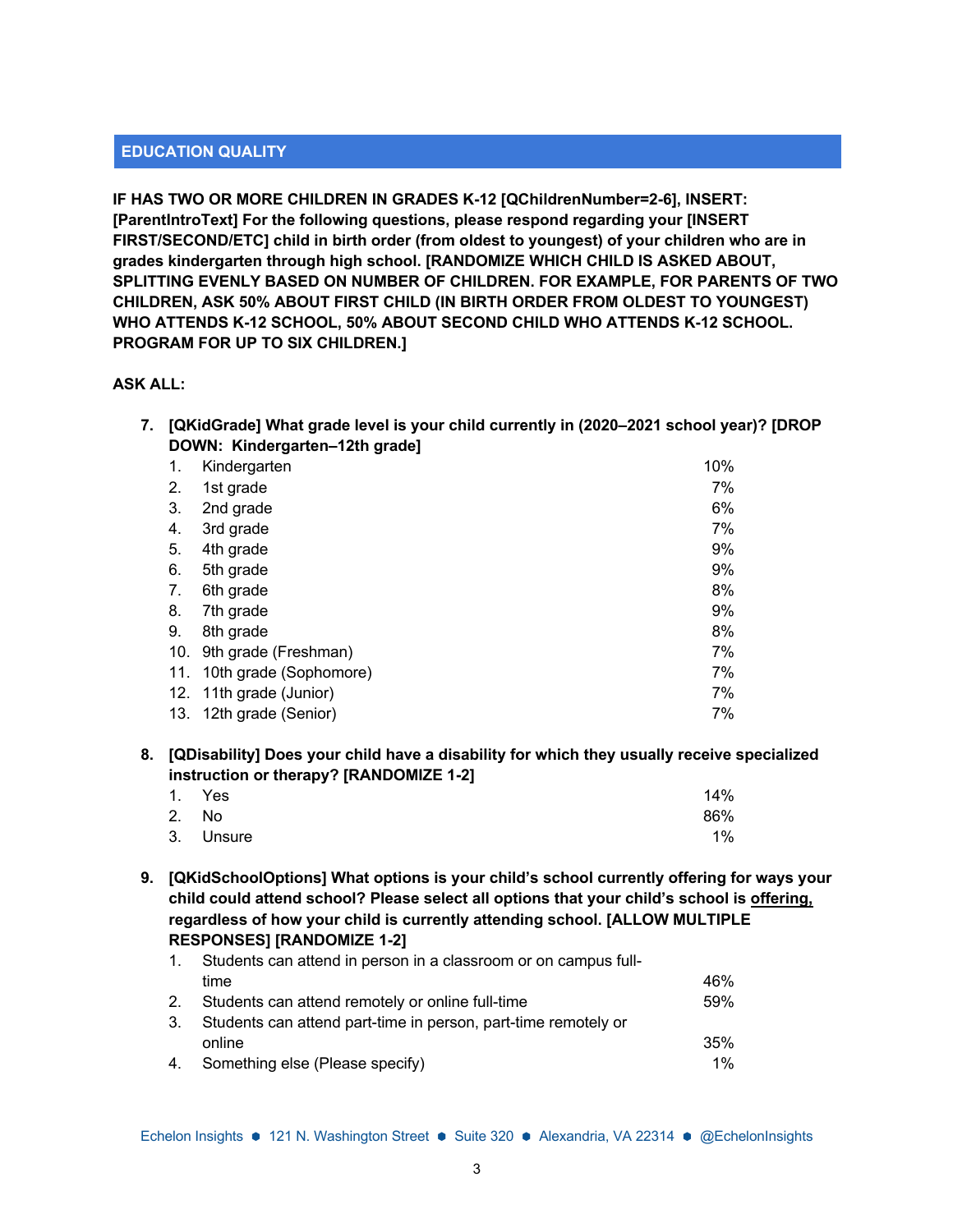|  | 10. [QKidSchoolType] How is your child currently attending school? [RANDOMIZE 1-2] |            |
|--|------------------------------------------------------------------------------------|------------|
|  | Only in person, on their school campus                                             | 32%        |
|  | 2. Only remotely or online                                                         | 39%        |
|  | Part-time in person, part-time remotely or online                                  | <b>28%</b> |
|  | 4. Something else (Please specify)                                                 | 2%         |

**11. [QRestSchoolType] Now, if your child's school were to allow you to choose ANY of these ways for your child to attend school for the rest of this school year, which would you choose? [RANDOMIZE 1-2]**

| 1. Only in person, on their school campus            | 35%        |
|------------------------------------------------------|------------|
| 2. Only remotely or online                           | 35%        |
| 3. Part-time in person, part-time remotely or online | <b>26%</b> |
| 4. Something else (Please specify)                   | $1\%$      |
| 5. Unsure                                            | 3%         |

# **12. [QSchoolTypeFuture] Even if neither of the following is perfect, which of the following would you prefer? [RANDOMIZE 1-2]**

| $1_{\cdot}$ | I would rather my child's school stick to a consistent plan for |     |
|-------------|-----------------------------------------------------------------|-----|
|             | whether students receive remote or in-person learning           |     |
|             | throughout the year, rather than changing gears based on the    |     |
|             | number of coronavirus cases in my area                          | 54% |
| 2.          | I would rather my child's school adjust whether in-person       |     |
|             | instruction is offered based on coronavirus cases in my area,   |     |
|             | even if it means going back and forth between in-person and     |     |
|             | remote learning throughout the year                             | 37% |
| 3           | Unsure                                                          | 9%  |

**13. [QLearningMoreLess] At this point in the school year, do you think your child is learning more than they normally would, less than they normally would, or about the same amount as they normally would when attending school? [RANDOMIZE 1-2]**

| 1. Learning more         | 18% |
|--------------------------|-----|
| 2. Learning less         | 42% |
| 3. About the same amount | 37% |
| 4. Unsure                | 3%  |

## **14. [QOfferMEComm] Is your child's school currently offering any services or resources to support students' mental health and emotional wellbeing? [RANDOMIZE 1-2]**

|           | - - |     |
|-----------|-----|-----|
| 1. Yes    |     | 39% |
| 2. No     |     | 33% |
| 3. Unsure |     | 28% |
|           |     |     |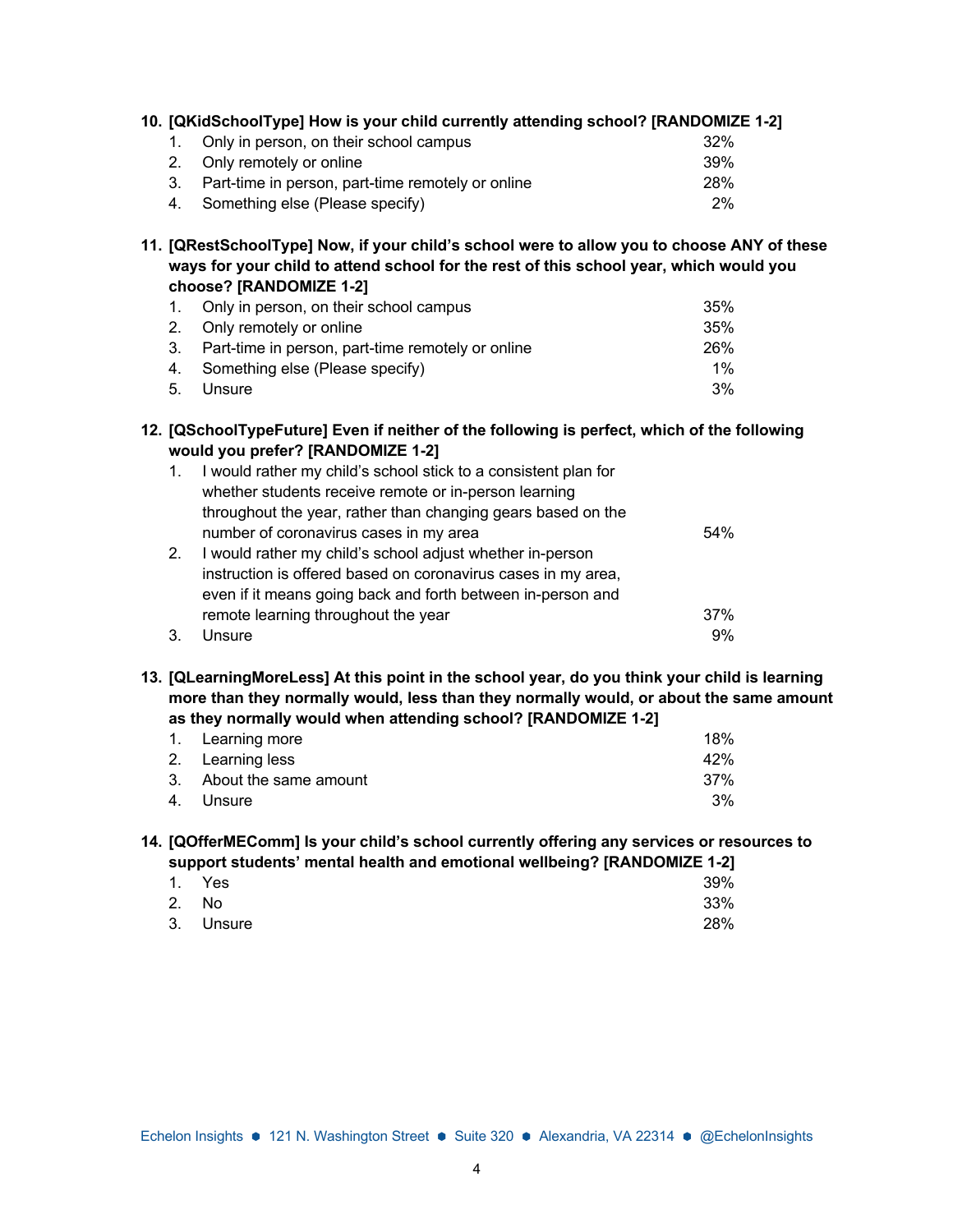|    | 1. Excellent                      | 2. Good |                               | 3. Only fair                               | 4. Poor   |      | 5. Unsure |      |        |
|----|-----------------------------------|---------|-------------------------------|--------------------------------------------|-----------|------|-----------|------|--------|
|    |                                   |         | <b>EXCELL</b><br>ENT/<br>GOOD | <b>ONLY</b><br><b>FAIR/</b><br><b>POOR</b> | Excellent | Good | Only fair | Poor | Unsure |
| А. | <b>Handling health and safety</b> |         |                               |                                            |           |      |           |      |        |
|    | measures to prevent the           |         |                               |                                            |           |      |           |      |        |
|    | spread of COVID-19                |         | 80%                           | 17%                                        | 36%       | 44%  | 14%       | 3%   | 3%     |
| В. | <b>Quality of teaching and</b>    |         |                               |                                            |           |      |           |      |        |
|    | instruction                       |         | 74%                           | 24%                                        | 29%       | 45%  | 19%       | 5%   | 1%     |
| C. | <b>Communication with parents</b> |         | 74%                           | 25%                                        | 36%       | 38%  | 19%       | 6%   | 1%     |
| D. | Assessing your child's            |         |                               |                                            |           |      |           |      |        |
|    | progress and level of learning    |         | 74%                           | 24%                                        | 26%       | 48%  | 19%       | 5%   | 2%     |
| Е. | Amount of time focused on         |         |                               |                                            |           |      |           |      |        |
|    | instruction                       |         | 73%                           | 25%                                        | 24%       | 48%  | 20%       | 6%   | 2%     |
| F. | <b>Managing online learning</b>   |         |                               |                                            |           |      |           |      |        |
|    | programs or resources for         |         |                               |                                            |           |      |           |      |        |
|    | remote learning                   |         | 70%                           | 26%                                        | 26%       | 44%  | 19%       | 7%   | 4%     |
| G. | <b>Providing personalized</b>     |         |                               |                                            |           |      |           |      |        |
|    | learning to meet your child's     |         |                               |                                            |           |      |           |      |        |
|    | needs                             |         | 69%                           | 28%                                        | 25%       | 44%  | 20%       | 8%   | 3%     |
| Н. | <b>Providing resources to</b>     |         |                               |                                            |           |      |           |      |        |
|    | support students' mental          |         |                               |                                            |           |      |           |      |        |
|    | health and emotional              |         |                               |                                            |           |      |           |      |        |
|    | wellbeing                         |         | 59%                           | 30%                                        | 23%       | 36%  | 20%       | 10%  | 11%    |

**15. [Ratings Battery] How would you currently rate how your child's school is doing on each of the following? [DISPLAY AS GRID OVER TWO PAGES] [RANDOMIZE A-I] [RANDOMIZE SCALE 1-4, 4-1]**

**16. [QSchoolSumPlans] Has your child's school told parents what types of educational activities they might be planning to offer this summer to help students prepare for next year, or have they not told parents yet?**

| 1. Yes, have told parents            | 41 <sup>%</sup> |
|--------------------------------------|-----------------|
| 2. No, not have not told parents yet | 50%             |
| 3. Unsure                            | 9%              |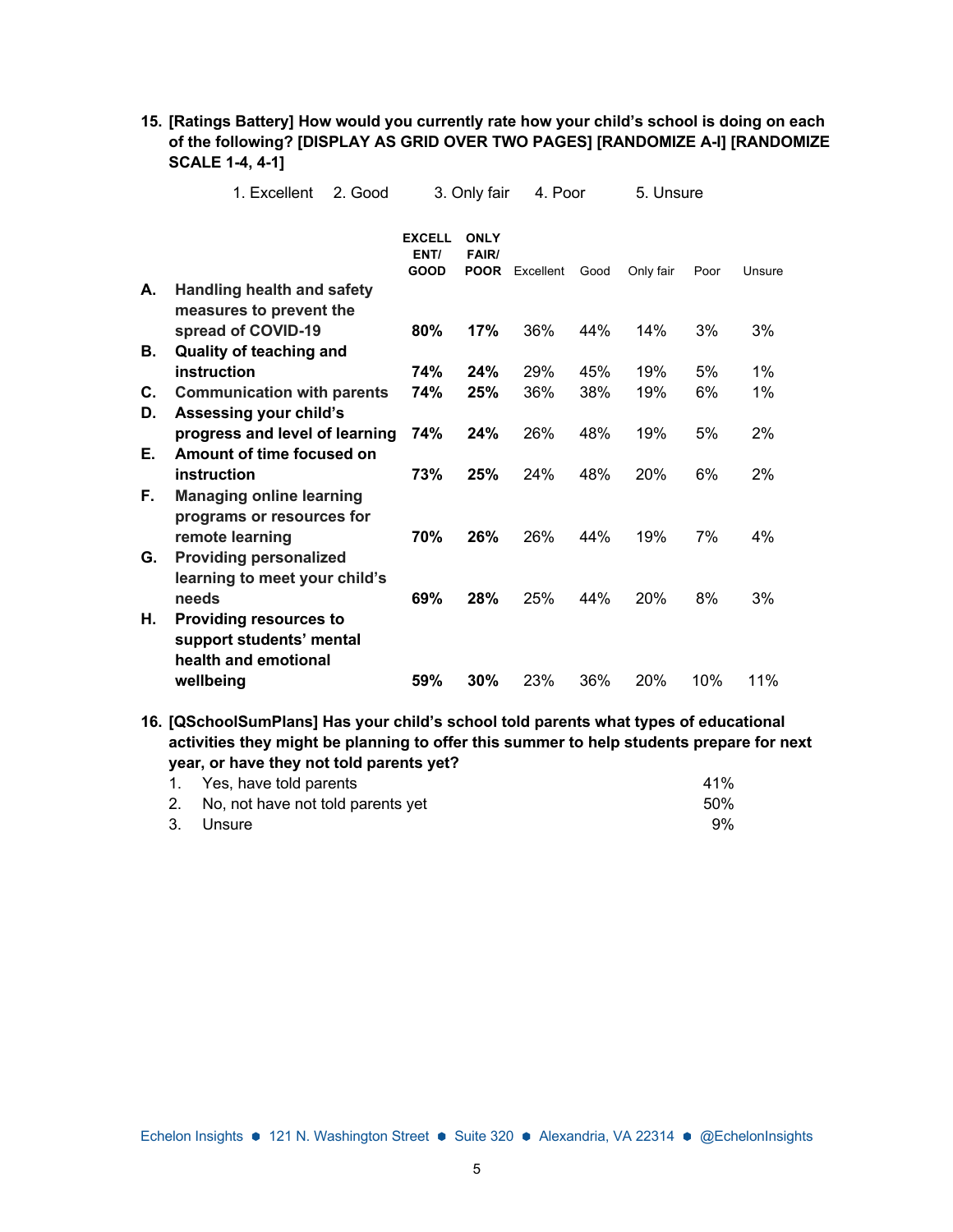# **IF SAYS SCHOOL HAS TOLD PARENTS ABOUT SUMMER ACTIVITIES [QSchoolSumPlans=1], ASK:**

# **17. [QSumOffering] Is your child's school planning to offer any of the following educational activities this summer? Please select all that apply, if any. [ALLOW MULTIPLE RESPONSES] [RANDOMIZE 1-8]**

|                |                                                               | (n=543) |
|----------------|---------------------------------------------------------------|---------|
| $\mathbf{1}$ . | Online summer school classes                                  | 49%     |
| 2.             | Online educational activities other than classes              | 43%     |
| 3.             | In-person summer school classes                               | 32%     |
| 4.             | Educational activity packets or workbooks                     | $30\%$  |
| 5.             | One-on-one online tutoring sessions                           | 29%     |
| 6.             | One-on-one in-person tutoring sessions                        | 19%     |
| 7 <sub>1</sub> | Other educational activities                                  | $*$ %   |
| 8.             | None - My child's school will not be offering any educational |         |
|                | activities                                                    | 3%      |
| 9.             | Unsure                                                        | 7%      |

### **ASK ALL:**

**18. [QSummerEduV2] If your child's school were to offer the following educational activities this summer as a way to help them prepare for the next school year, please indicate which ones you would want your child to do, if any. Please select all that apply. [ALLOW MULTIPLE RESPONSES] [RANDOMIZE 1-6]**

| $\mathbf{1}$ . | Online summer school classes                                 | 35%   |
|----------------|--------------------------------------------------------------|-------|
| 2.             | Online educational activities other than classes             | 35%   |
| 3.             | One-on-one online tutoring sessions                          | 31%   |
| 4.             | Educational activity packets or workbooks                    | 30%   |
| -5.            | One-on-one in-person tutoring sessions                       | 27%   |
| 6.             | In-person summer school classes                              | 26%   |
| 7.             | Other educational activities                                 | $1\%$ |
| 8.             | None of these – I don't think my children need do schoolwork |       |
|                | this summer                                                  | 17%   |
| 9.             | Unsure                                                       | 5%    |

#### **19. [QMeetNeeds] Thinking about what your child needs to be prepared for next school year, which of the following best describes how you feel? [RANDOMIZE 1-2]**

|    | 1. The summer educational activities my child's school is providing |     |
|----|---------------------------------------------------------------------|-----|
|    | will be enough to meet my child's needs                             | 30% |
| 2. | My child will need additional educational activities or help this   |     |
|    | summer beyond what their school is providing                        | 31% |
| 3. | My child will not need any educational activities or help this      |     |
|    | summer from their school or elsewhere                               | 26% |
| 4. | Unsure                                                              | 12% |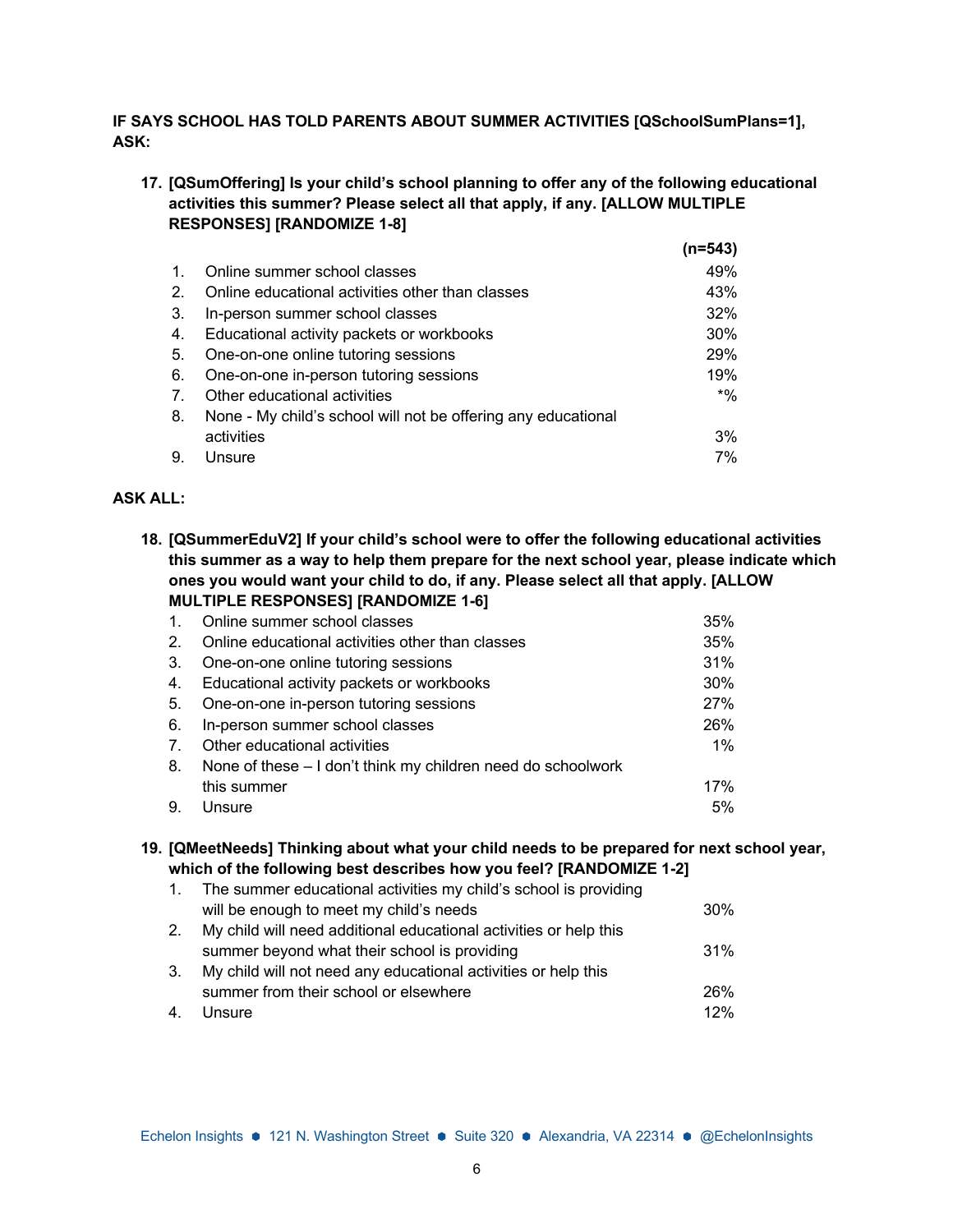#### **PRIORITIES, LOOKING AHEAD, AND REIMAGINING**

#### **ASK ALL:**

**20. [QFocusTradeoff] Even if neither one perfectly describes your views, which of the following statements do you agree with more? [RANDOMIZE 1-2]**

| $\mathbf{1}$ . | Schools should be focused on trying to get back to the way      |     |
|----------------|-----------------------------------------------------------------|-----|
|                | things were before the COVID-19 crisis as soon as it is safe to |     |
|                | do so                                                           | 39% |
| 2.             | Schools should be focused on rethinking how we educate          |     |
|                | students, coming up with new ways to teach children moving      |     |
|                | forward as a result of the COVID-19 crisis                      | 55% |
| 3.             | Unsure                                                          | 6%  |

**21. [QPriorityTradeoff] If you could send a message to people who make decisions about education policy and public schools, which of the following do you think they should prioritize this school year? [RANDOMIZE 1-2]**

| $1_{\cdot}$ | Providing access to consistent, high-quality remote or online     |     |
|-------------|-------------------------------------------------------------------|-----|
|             | learning for public school students this school year              | 43% |
| 2.          | Trying to get public school students back into the classroom this |     |
|             | school year and implementing health and safety measures           | 50% |
| 3.          | Unsure                                                            | 7%  |

**22. [QStatewideTest] There has been some debate about whether or not schools should administer statewide academic tests this school year. Even if neither one perfectly describes your views, which of the following statements do you agree with more? [RANDOMIZE 1-2]**

|    | Even though we are in challenging times, we should continue to |     |
|----|----------------------------------------------------------------|-----|
|    | assess how well students are learning using statewide tests so |     |
|    | that we can compare results to previous years and schools can  |     |
|    | identify areas students may be falling behind or need support. | 52% |
| 2. | Since we are in challenging times, we should take a break from |     |
|    | statewide testing this year so that teachers and students have |     |
|    | one less thing to worry about.                                 | 41% |
|    | Unsure                                                         | 7%  |

### **23. [QShouldOfferNow] For the remainder of this school year (2020–2021), do you think public schools should . . . ? [RANDOMIZE 1-3]**

| 1. Only offer in-person learning                                | 14% |
|-----------------------------------------------------------------|-----|
| 2. Only offer remote/online learning                            | 21% |
| 3. Offer both in-person and remote/ online learning options and |     |
| allow parents to choose                                         | 62% |
| Unsure                                                          | 3%  |
|                                                                 |     |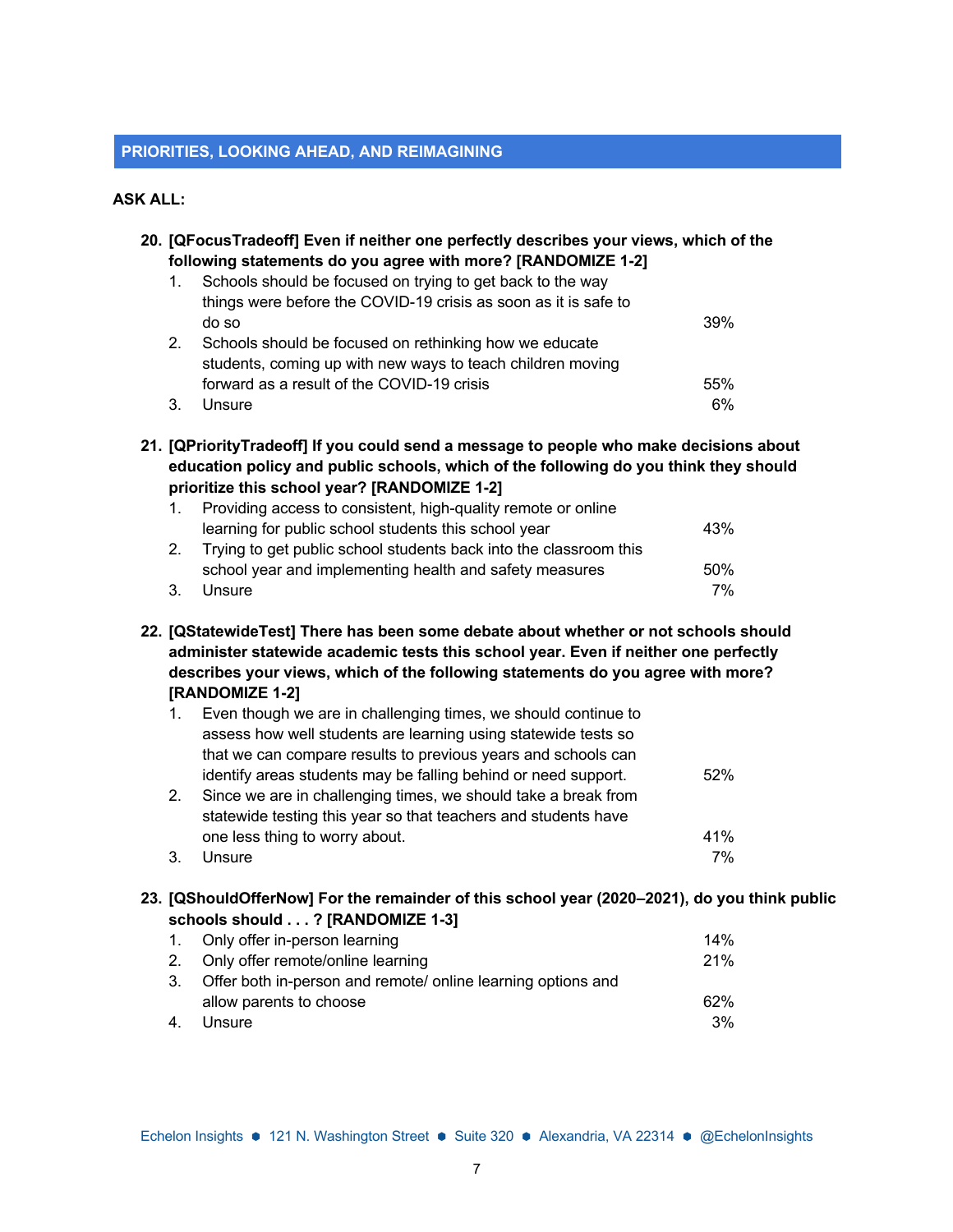|                                  |  | 24. [QShouldOfferNext] Thinking about NEXT school year (2021–2022), do you think public |  |
|----------------------------------|--|-----------------------------------------------------------------------------------------|--|
| schools should ? [RANDOMIZE 1-3] |  |                                                                                         |  |

|     | 1. Only offer in-person learning                             | 23% |
|-----|--------------------------------------------------------------|-----|
| 2.  | Only offer remote/online learning                            | 12% |
|     | Offer both in-person and remote/ online learning options and |     |
|     | allow parents to choose                                      | 58% |
| -4. | Unsure                                                       | 6%  |

## **25. [QStudentVac] Which of the following statements do you agree with most, even if none of them perfectly describe your views? [RANDOMIZE SCALE 1-3, 3-1]**

| $\overline{1}$ . | Schools should be offering in-person learning without mandating |     |
|------------------|-----------------------------------------------------------------|-----|
|                  | that children wear masks and social distance                    | 18% |
| 2.               | Schools should be offering in-person learning with safety       |     |
|                  | measures in place, such as requiring masks and social           |     |
|                  | distancing                                                      | 59% |
| 3.               | Schools should not offer in-person learning until COVID-19      |     |
|                  | vaccines are available for children                             | 17% |
|                  | Unsure                                                          | 6%  |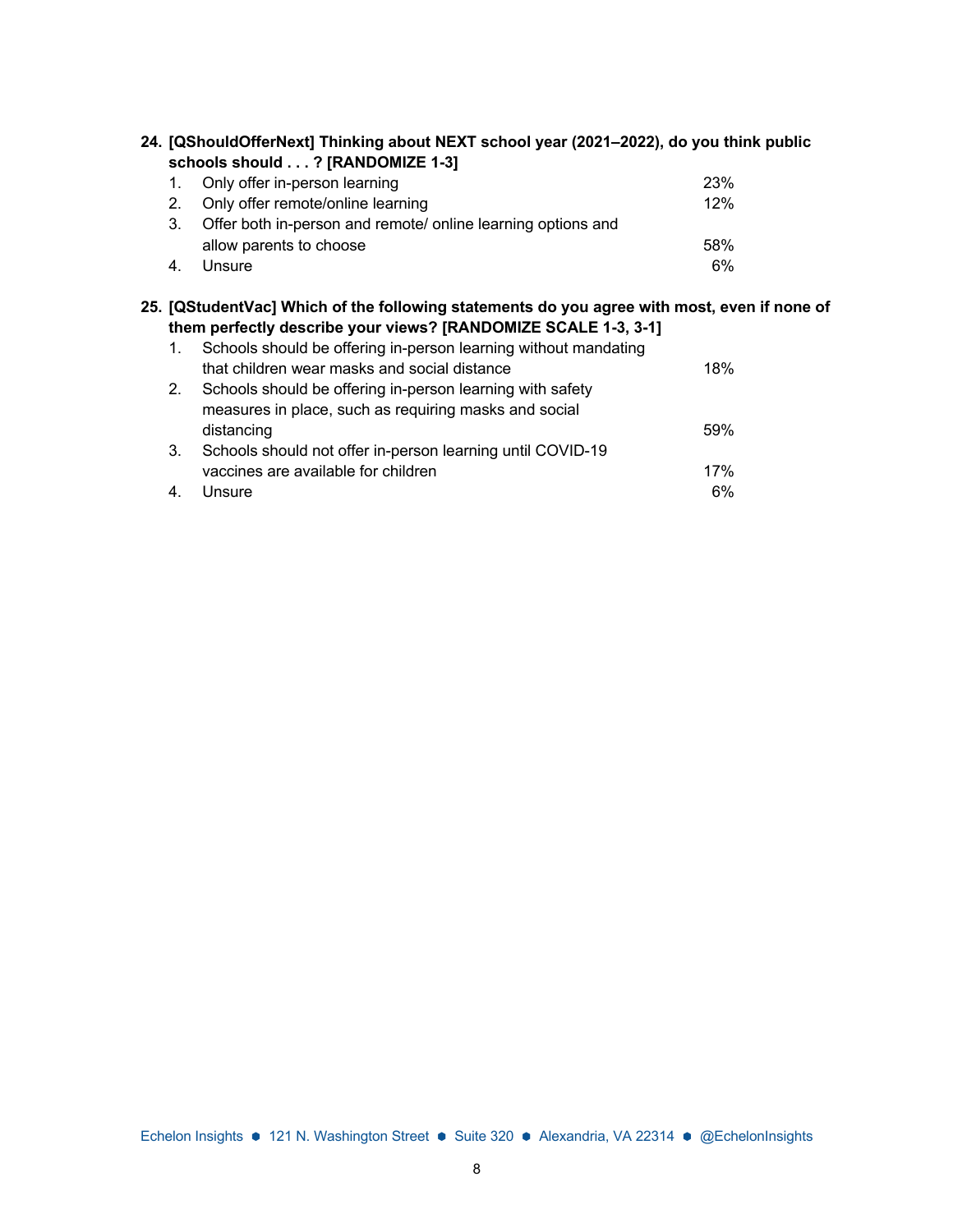# **SUMMER ACTIVITIES**

**Now, thinking about what you plan to have your children do this summer . . .**

|         | 26. [QSummerNormal] Thinking about what your children <u>normally</u> do while they are out of<br>school for summer vacation, how many of their normal activities will they be able to do<br>this summer? [RANDOMIZE ORDER OF SCALE 1-5, 5-1] |     |
|---------|-----------------------------------------------------------------------------------------------------------------------------------------------------------------------------------------------------------------------------------------------|-----|
|         | ALL/MOST OF THEIR NORMAL ACTIVITIES                                                                                                                                                                                                           | 46% |
|         | ONLY A FEW/NONE OF THEIR NORMAL ACTIVITIES                                                                                                                                                                                                    | 20% |
|         | All of their normal activities                                                                                                                                                                                                                | 16% |
| 2.      | Most of their normal activities                                                                                                                                                                                                               | 30% |
| $3_{-}$ | Some of their normal activities                                                                                                                                                                                                               | 30% |
| 4.      | Only a few of their normal activities                                                                                                                                                                                                         | 17% |
| 5.      | None of their normal activities                                                                                                                                                                                                               | 3%  |
| 6.      | Unsure                                                                                                                                                                                                                                        | 4%  |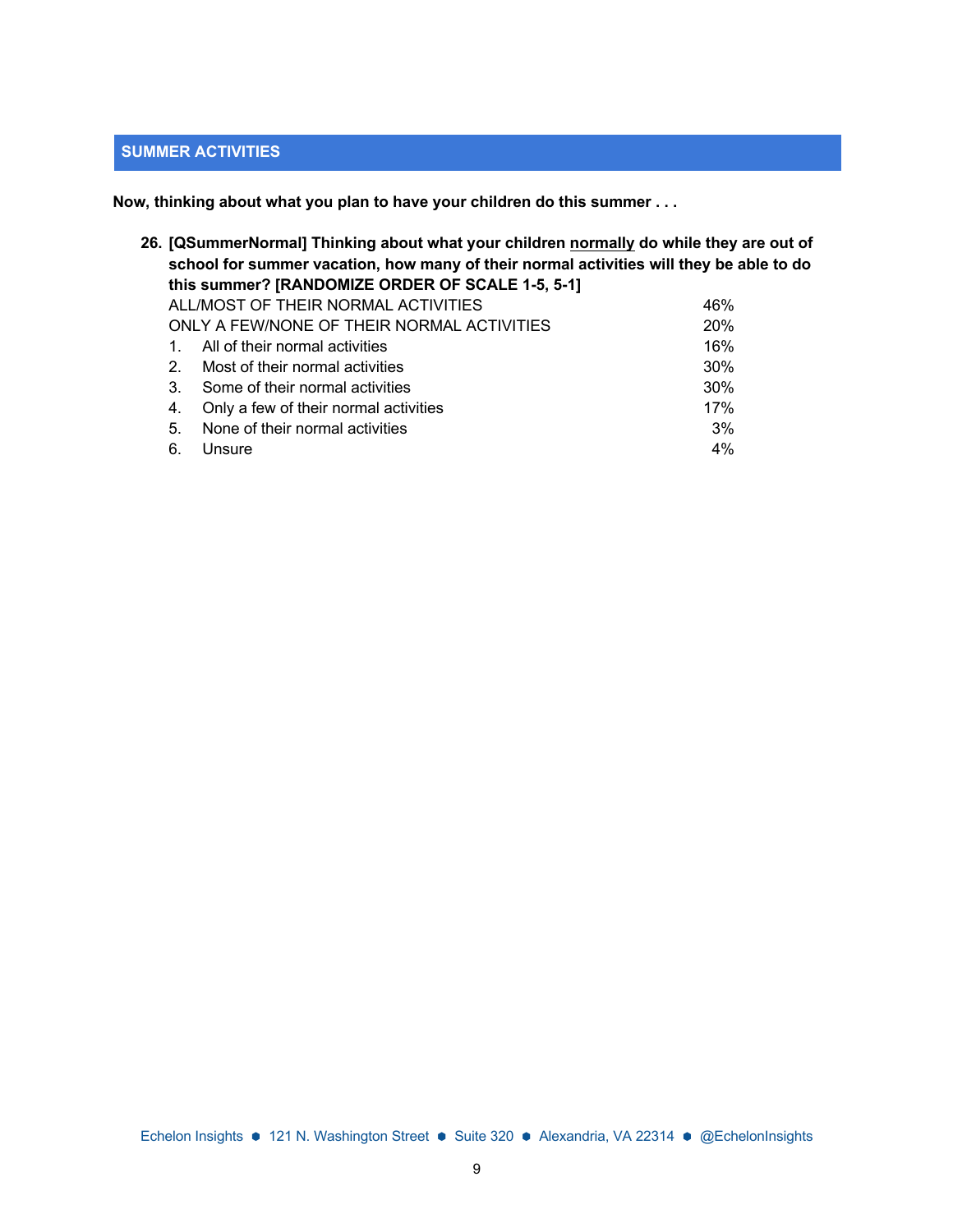**27. [Summer Activities Battery] Please indicate whether each of the following activities is or is not something your children would normally do in the summer (when there is not a pandemic), and whether they will be doing the activity this summer or not. [RANDOMIZE A-N] [DISPLAY AS GRID, OVER 3 PAGES]**

| 1. Would normally,<br>2. Would normally, |                                                        |              | 3. Would not         |           |                   | 4. Would not |                                   | 5. Unsure |  |
|------------------------------------------|--------------------------------------------------------|--------------|----------------------|-----------|-------------------|--------------|-----------------------------------|-----------|--|
| and are this<br>but are not this         |                                                        |              | normally, but are    |           | normally, and are |              |                                   |           |  |
|                                          | summer<br>summer                                       |              | this summer          |           | not this summer   |              |                                   |           |  |
|                                          |                                                        |              |                      | Would     | Would             |              | Would not                         |           |  |
|                                          |                                                        | <b>ARE</b>   | <b>ARE NOT</b>       | normally, | normally,         |              | Would not normally,               |           |  |
|                                          |                                                        | <b>DOING</b> | <b>DOING</b>         | and are   |                   |              | but are not normally, and are not |           |  |
|                                          |                                                        | <b>THIS</b>  | <b>THIS</b>          | this      | this              | but are this | this                              |           |  |
|                                          |                                                        |              | <b>SUMMER SUMMER</b> | summer    | summer            | summer       | summer                            | Unsure    |  |
| А.                                       | Travel by car for a family trip                        | 61%          | 27%                  | 54%       | 20%               | 7%           | 8%                                | 11%       |  |
| В.                                       | <b>Mostly stay at home</b>                             | 59%          | 30%                  | 40%       | 14%               | 19%          | 16%                               | 11%       |  |
| C.                                       | Nothing much, my children                              |              |                      |           |                   |              |                                   |           |  |
|                                          | need a break                                           | 55%          | 29%                  | 43%       | 14%               | 12%          | 14%                               | 16%       |  |
| D.                                       | Do educational activities                              |              |                      |           |                   |              |                                   |           |  |
|                                          | other than classes to                                  | 47%          | 42%                  | 30%       | 15%               | 16%          | 27%                               | 11%       |  |
| Е.                                       | prepare for next school year<br>Take classes online to |              |                      |           |                   |              |                                   |           |  |
|                                          | prepare for next school year                           | 41%          | 45%                  | 22%       | 11%               | 19%          | 34%                               | 14%       |  |
| F.                                       | Participate in an online                               |              |                      |           |                   |              |                                   |           |  |
|                                          | summer camp or activity                                |              |                      |           |                   |              |                                   |           |  |
|                                          | program                                                | 35%          | 51%                  | 20%       | 17%               | 15%          | 35%                               | 14%       |  |
| G.                                       | Go to a public or community                            |              |                      |           |                   |              |                                   |           |  |
|                                          | swimming pool                                          | 33%          | 57%                  | 25%       | 34%               | 8%           | 23%                               | 10%       |  |
| Η.                                       | Go to vacation bible school                            |              |                      |           |                   |              |                                   |           |  |
|                                          | or a similar religious activity                        | 31%          | 59%                  | 23%       | 18%               | 8%           | 41%                               | 10%       |  |
| I.                                       | <b>Attend in-person summer</b>                         |              |                      |           |                   |              |                                   |           |  |
|                                          | school or tutoring to                                  |              |                      |           |                   |              |                                   |           |  |
|                                          | prepare for next school year                           | 30%          | 56%                  | 16%       | 19%               | 13%          | 37%                               | 15%       |  |
| J.                                       | Get a summer job or                                    |              |                      |           |                   |              |                                   |           |  |
|                                          | volunteer position                                     | 29%          | 56%                  | 19%       | 14%               | 10%          | 42%                               | 15%       |  |
| Κ.                                       | Attend a sports team                                   |              |                      |           |                   |              |                                   |           |  |
|                                          | training or an activity at                             |              |                      |           |                   |              |                                   |           |  |
|                                          | school like band camp                                  | 28%          | 62%                  | 19%       | 27%               | 8%           | 35%                               | 10%       |  |
| L.                                       | Go to an overnight camp                                | 26%          | 63%                  | 18%       | 21%               | 8%           | 42%                               | 11%       |  |
| М.                                       | Travel on an airplane for a                            |              |                      |           |                   |              |                                   |           |  |
|                                          | family trip                                            | 26%          | 60%                  | 18%       | 23%               | 8%           | 37%                               | 14%       |  |
| N.                                       | Go to a day camp or                                    |              |                      |           |                   |              |                                   |           |  |
|                                          | community program for                                  |              |                      |           |                   |              |                                   |           |  |
|                                          | children                                               | 25%          | 64%                  | 18%       | 26%               | 8%           | 38%                               | 11%       |  |
|                                          |                                                        |              |                      |           |                   |              |                                   |           |  |

Echelon Insights ● 121 N. Washington Street ● Suite 320 ● Alexandria, VA 22314 ● @EchelonInsights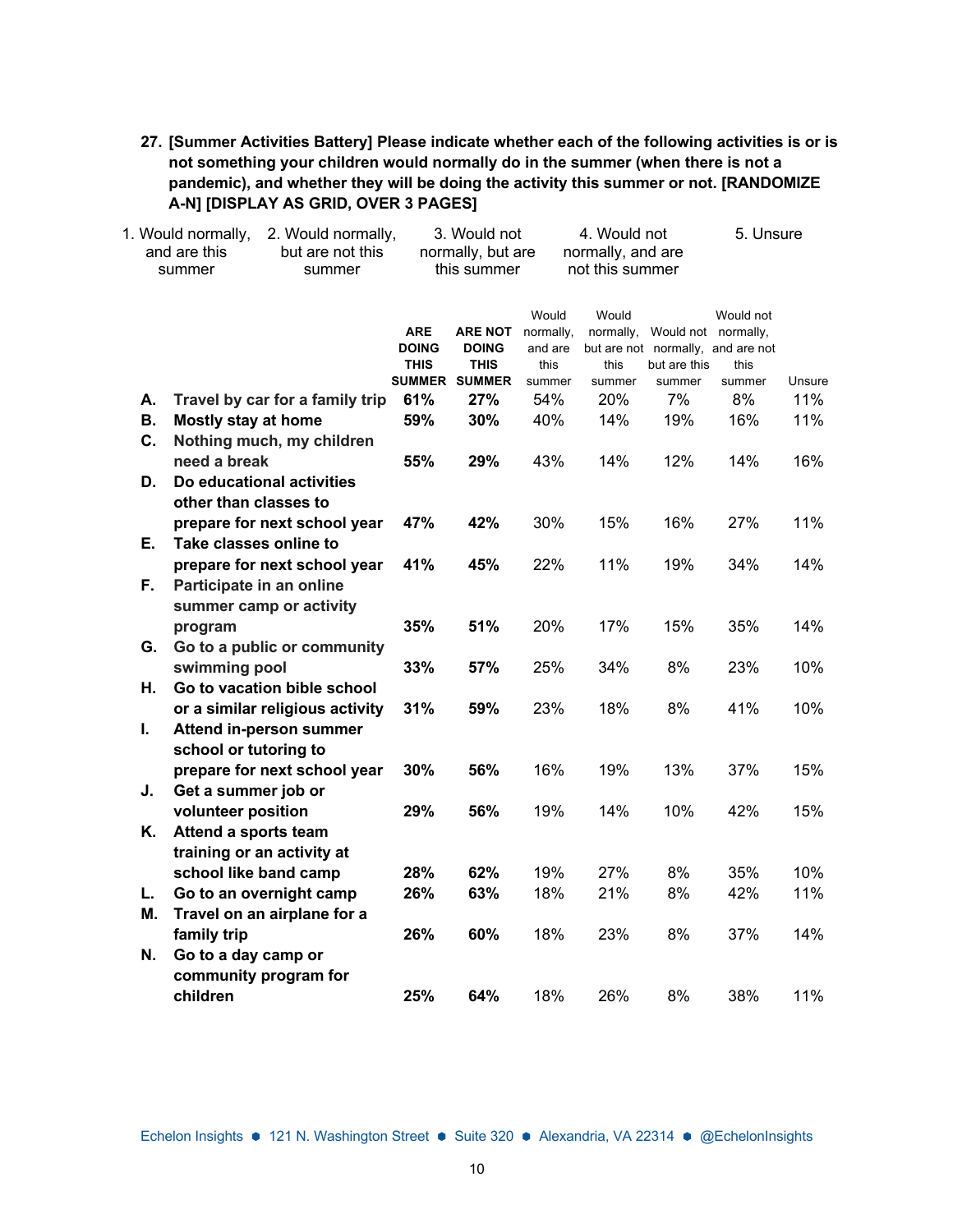**28. [QReasonActivities] Which of the following best describes how you feel about your children participating in activities this summer where they will be around groups of people, such as day camps, summer school, or community programs? [RANDOMIZE 1-3]**

| 1. | I am choosing to have my children participate in those types of |     |
|----|-----------------------------------------------------------------|-----|
|    | activities.                                                     | 35% |
| 2. | I have no choice other than to have my children participate in  |     |
|    | those types of activities because I have to work, but I would   |     |
|    | prefer to have them stay home if I could.                       | 11% |
| 3. | My children will be staying home and not be participating in    |     |
|    | those types of activities.                                      | 41% |
| 4. | Unsure                                                          | 13% |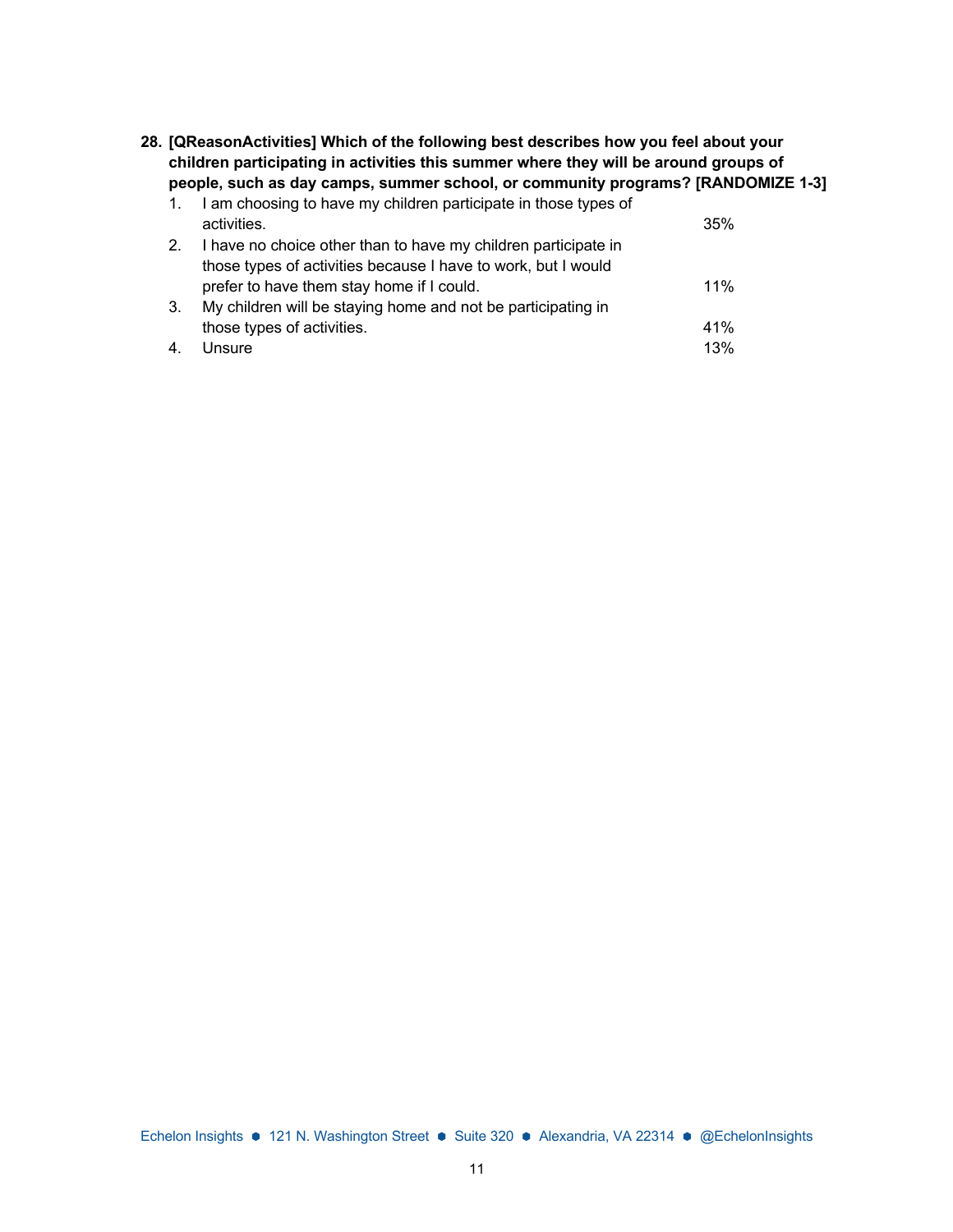#### **PUBLIC SCHOOL RIGHT**

### **ASK ALL:**

**29. [QPubSchoolAccess] Would you support or oppose changing laws to establish a right to quality public education as a civil right in the same way that the right to vote is, meaning the government would be obligated by law to provide every child access to a quality education, and that the government could be challenged in court if that right is infringed upon?** STRONGLY/SOMEWHAT SUPPORT 77%

|    | SIRONGLY/SOMEWHAT SUPPORT | $11\%$ |
|----|---------------------------|--------|
|    | STRONGLY/SOMEWHAT OPPOSE  | 10%    |
|    | 1. Strongly support       | 43%    |
|    | 2. Somewhat support       | 34%    |
|    | 3. Somewhat oppose        | 7%     |
|    | 4. Strongly oppose        | 3%     |
| 5. | Unsure                    | 13%    |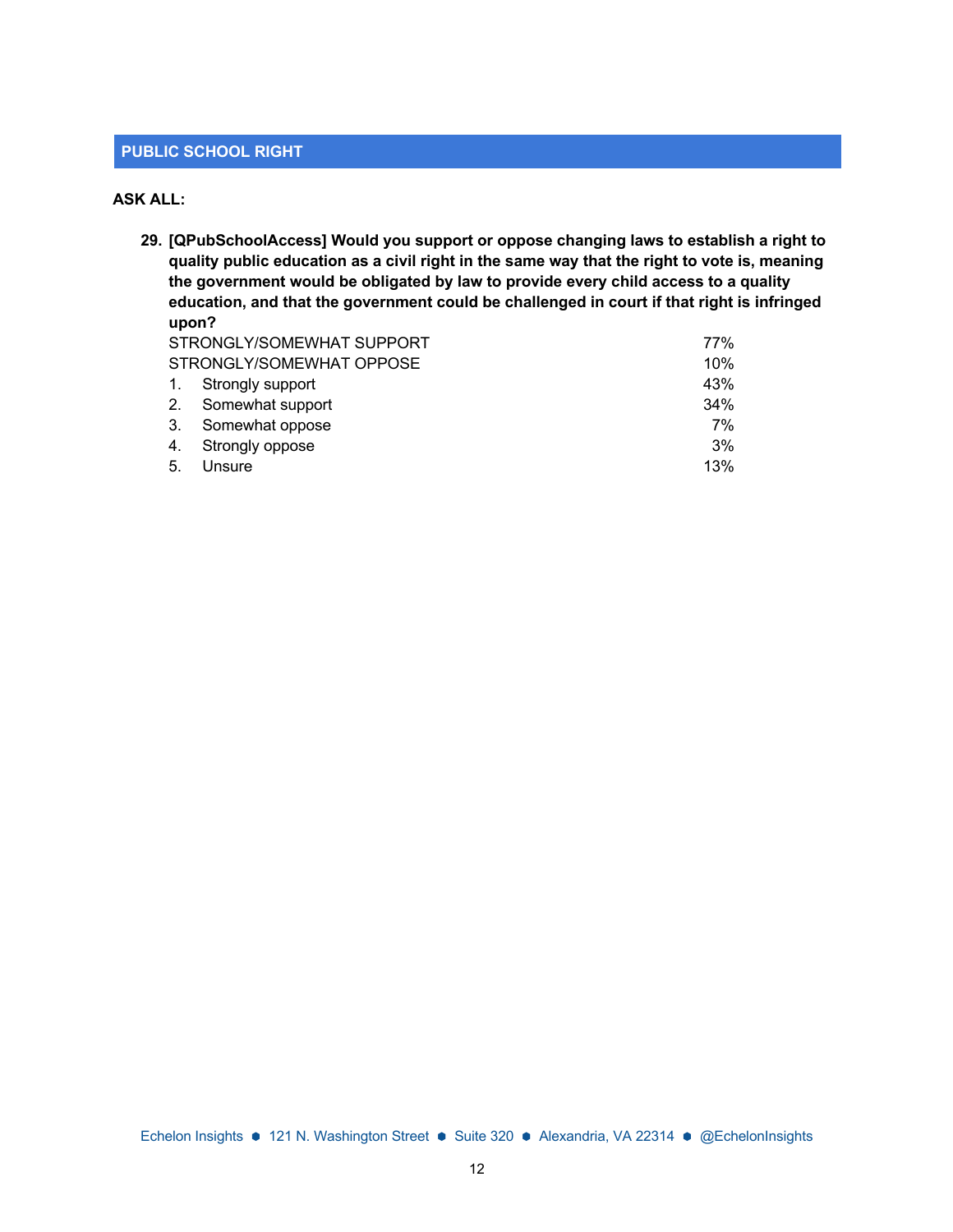# **30. [Biden Approval Battery] Do you approve or disapprove of how President Joe Biden is handling each of the following? [RANDOMIZE A-C] [RANDOMIZE SCALE 1-4, 4-1]**

|    | 1. Strongly<br>approve                                                                      | 2. Somewhat<br>approve |       | 3. Somewhat<br>disapprove |                     | 4. Strongly<br>disapprove |                                            | 5. Unsure |        |
|----|---------------------------------------------------------------------------------------------|------------------------|-------|---------------------------|---------------------|---------------------------|--------------------------------------------|-----------|--------|
|    |                                                                                             |                        | APPR. | <b>DISAPPR.</b>           | Strongly<br>approve | approve                   | Somewhat Somewhat<br>disapprove disapprove | Strongly  | Unsure |
| А. | The public health<br>response to COVID-19                                                   |                        | 67%   | 26%                       | 31%                 | 37%                       | 14%                                        | 12%       | 6%     |
| В. | The economic recovery<br>from COVID-19                                                      |                        | 65%   | 28%                       | 29%                 | 36%                       | 13%                                        | 15%       | 7%     |
| C. | The reopening of public<br>schools for in-person<br>learning that closed due<br>to COVID-19 |                        | 62%   | 29%                       | 26%                 | 37%                       | 17%                                        | 12%       | 9%     |
|    |                                                                                             |                        |       |                           |                     |                           |                                            |           |        |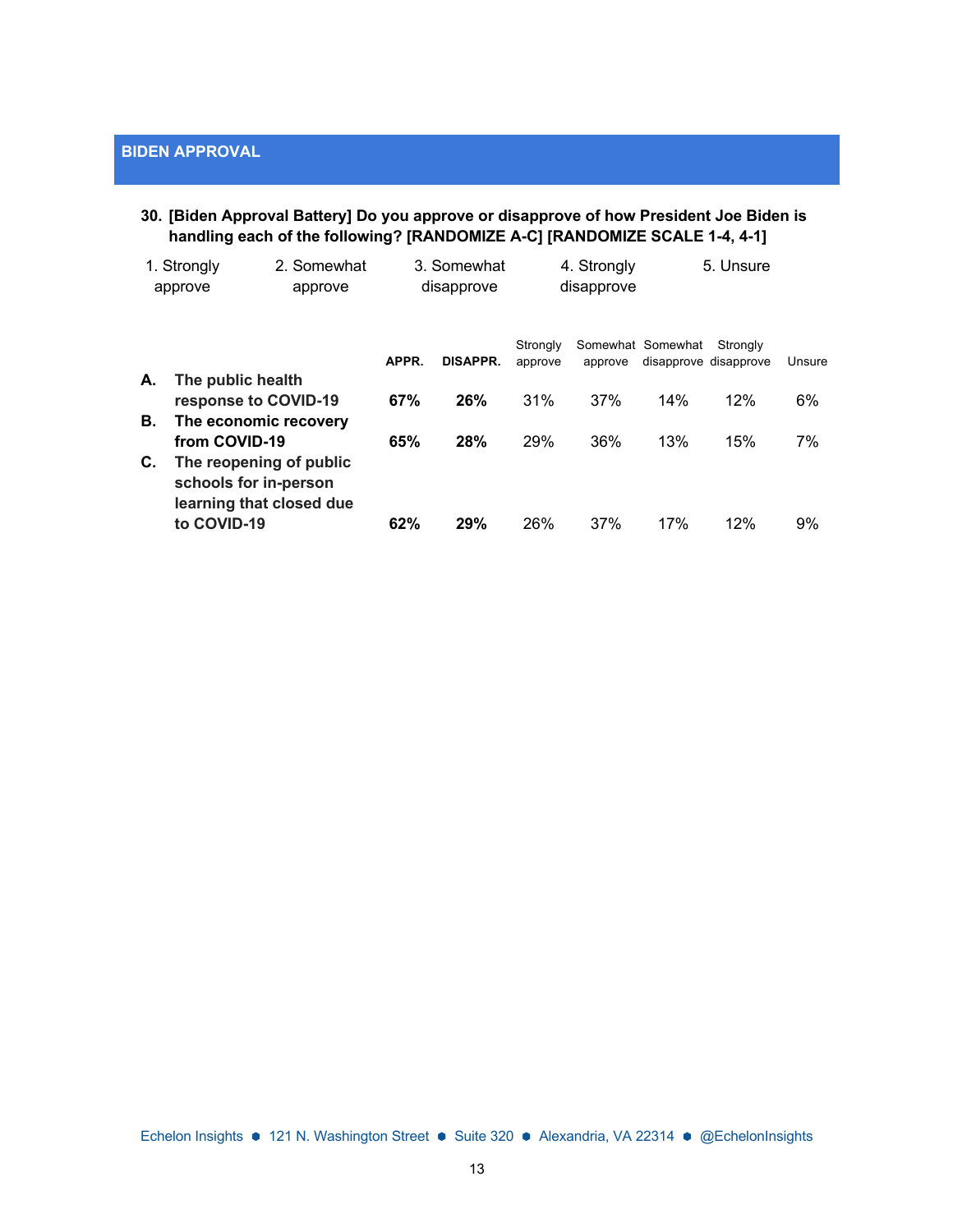# **DEMOGRAPHICS**

# **ASK ALL:**

**Finally, we have a few questions for demographic purposes.**

|    | 31. [QParty] Regardless of how you typically vote, would you say you consider yourself a … ? |     |
|----|----------------------------------------------------------------------------------------------|-----|
|    | [RANDOMIZE SCALE 1-5, 5-1]                                                                   |     |
|    | STRONG/NOT VERY STRONG REPUBLICAN                                                            | 29% |
|    | STRONG/NOT VERY STRONG DEMOCRAT                                                              | 40% |
| 1. | Strong Republican                                                                            | 19% |
| 2. | Not very strong Republican                                                                   | 11% |
| 3. | Independent                                                                                  | 24% |
| 4. | Not very strong Democrat                                                                     | 13% |
| 5. | <b>Strong Democrat</b>                                                                       | 28% |
| 6. | A member of another party                                                                    | 2%  |
|    | Unsure                                                                                       | 6%  |
|    |                                                                                              |     |

# **IF INDEPENDENT OR UNSURE [QParty=3 OR 7], ASK:**

| 32. [QPartyLean] Which of the following statements would you say best describes you? |
|--------------------------------------------------------------------------------------|
| [RANDOMIZE SCALE 1-4, 4-1]                                                           |

|                                                                   | $(n=312)$ |
|-------------------------------------------------------------------|-----------|
| <b>TOTAL VOTE FOR REPUBLICANS</b>                                 | 18%       |
| TOTAL VOTE FOR DEMOCRATS                                          | 25%       |
| I almost always vote for Republican candidates<br>1.              | 7%        |
| I vote for Republicans more often than I vote for Democrats<br>2. | 11%       |
| I vote for Democrats more often than I vote for Republicans<br>3. | 15%       |
| I almost always vote for Democratic candidates<br>4.              | 9%        |
| I vote equally for Democrats and Republicans<br>5.                | 25%       |
| 6.<br>Unsure                                                      | 33%       |
| [QPartyConsolidated: QParty + QPartyLean]                         |           |
| Total Republican+Republican- leaning Independents                 | $34\%$    |
| Total Democratic+Democratic- leaning Independents                 | 47%       |
| <b>Total Independent</b>                                          | 7%        |
| <b>Total Member of Another Party</b>                              | $2\%$     |
| Unsure                                                            | 10%       |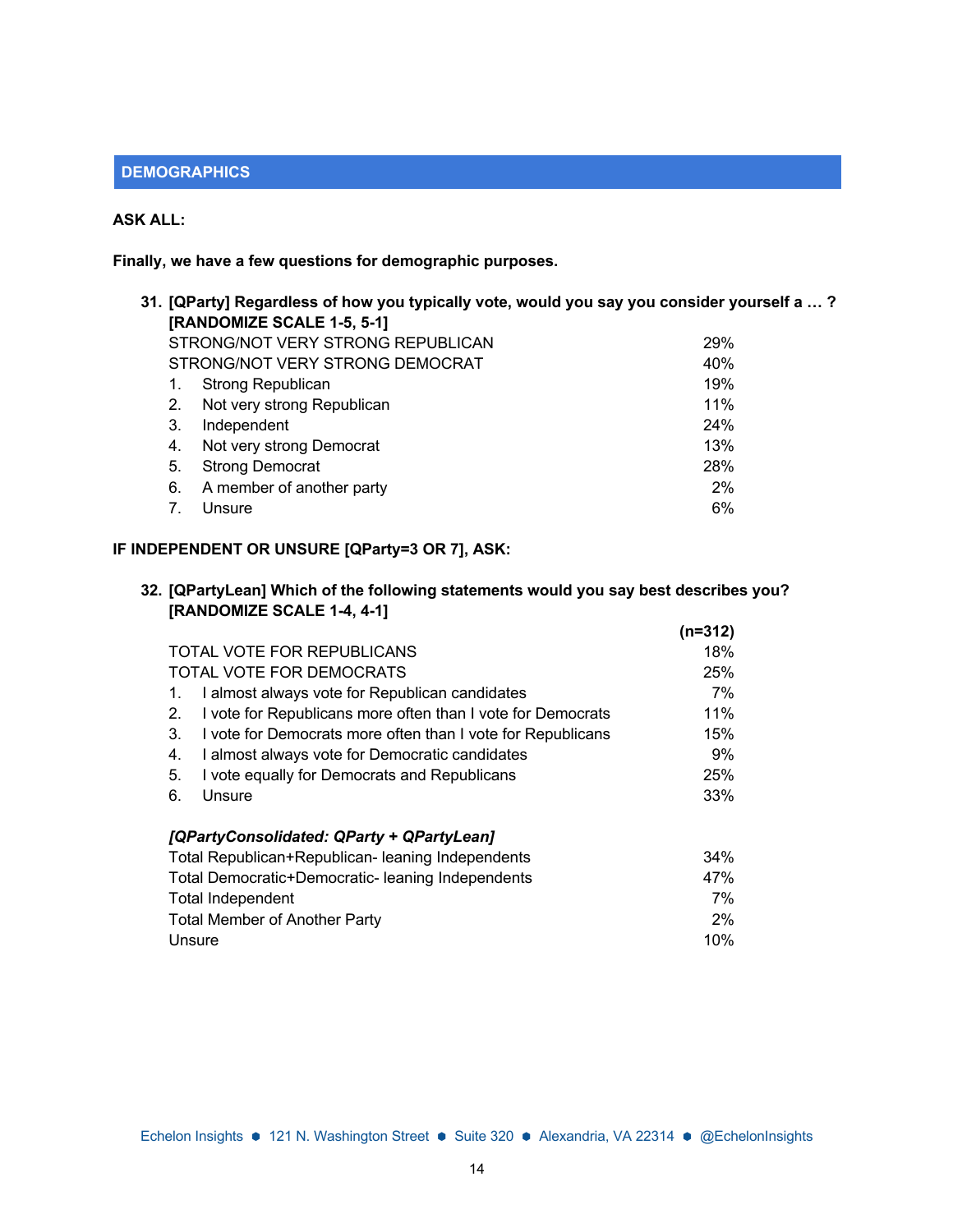# **ASK ALL:**

|         | 33. [Qldeology] Regardless of how you typically vote, would you say you consider yourself to         |        |  |  |  |  |  |
|---------|------------------------------------------------------------------------------------------------------|--------|--|--|--|--|--|
|         | be? [RANDOMIZE SCALE 1-5, 5-1]                                                                       |        |  |  |  |  |  |
|         | <b>VERY/SOMEWHAT CONSERVATIVE</b><br>33%                                                             |        |  |  |  |  |  |
|         | <b>VERY/SOMEWHAT LIBERAL</b>                                                                         | 23%    |  |  |  |  |  |
| 1.      | Very conservative                                                                                    | 16%    |  |  |  |  |  |
| 2.      | Somewhat conservative                                                                                | 16%    |  |  |  |  |  |
| 3.      | Moderate                                                                                             | 37%    |  |  |  |  |  |
| 4.      | Somewhat liberal                                                                                     | 11%    |  |  |  |  |  |
| 5.      | Very liberal                                                                                         | 12%    |  |  |  |  |  |
| 6.      | Unsure                                                                                               | 7%     |  |  |  |  |  |
|         | 34. [QSocial] Which social media platforms or apps do you use? [SELECT MULTIPLE]<br>[RANDOMIZE 1-10] |        |  |  |  |  |  |
| $1_{-}$ | Facebook                                                                                             | 86%    |  |  |  |  |  |
| 2.      | YouTube                                                                                              | 77%    |  |  |  |  |  |
| 3.      | Instagram                                                                                            | 57%    |  |  |  |  |  |
| 4.      | Twitter                                                                                              | 40%    |  |  |  |  |  |
| 5.      | <b>TikTok</b>                                                                                        | 36%    |  |  |  |  |  |
| 6.      | Snapchat                                                                                             | 35%    |  |  |  |  |  |
| 7.      | Pinterest                                                                                            | 35%    |  |  |  |  |  |
| 8.      | WhatsApp                                                                                             | 32%    |  |  |  |  |  |
| 9.      | LinkedIn                                                                                             | 23%    |  |  |  |  |  |
|         | 10. Reddit                                                                                           | 15%    |  |  |  |  |  |
|         | 11. Something else (Please specify)                                                                  | 1%     |  |  |  |  |  |
|         | 12. None of these                                                                                    | 2%     |  |  |  |  |  |
|         |                                                                                                      |        |  |  |  |  |  |
|         | 35. [QEmployment] What is your current employment status?                                            |        |  |  |  |  |  |
| 1.      | Employed full-time                                                                                   | 54%    |  |  |  |  |  |
| 2.      | Employed part-time                                                                                   | 10%    |  |  |  |  |  |
| 3.      | Freelance, contract, or temporary work                                                               | 2%     |  |  |  |  |  |
| 4.      | Furloughed or placed on temporary leave by my employer                                               | 1%     |  |  |  |  |  |
| 5.      | Unemployed and looking for work                                                                      | 6%     |  |  |  |  |  |
| 6.      | Unemployed and not currently looking for work                                                        | 2%     |  |  |  |  |  |
| 7.      | Stay-at-home parent or caregiver                                                                     | 17%    |  |  |  |  |  |
| 8.      | Full time student                                                                                    | 1%     |  |  |  |  |  |
| 9.      | Retired                                                                                              | 4%     |  |  |  |  |  |
|         | 10. Something else (Please specify)                                                                  | 2%     |  |  |  |  |  |
| 11.     | Prefer not to say                                                                                    | $*9/0$ |  |  |  |  |  |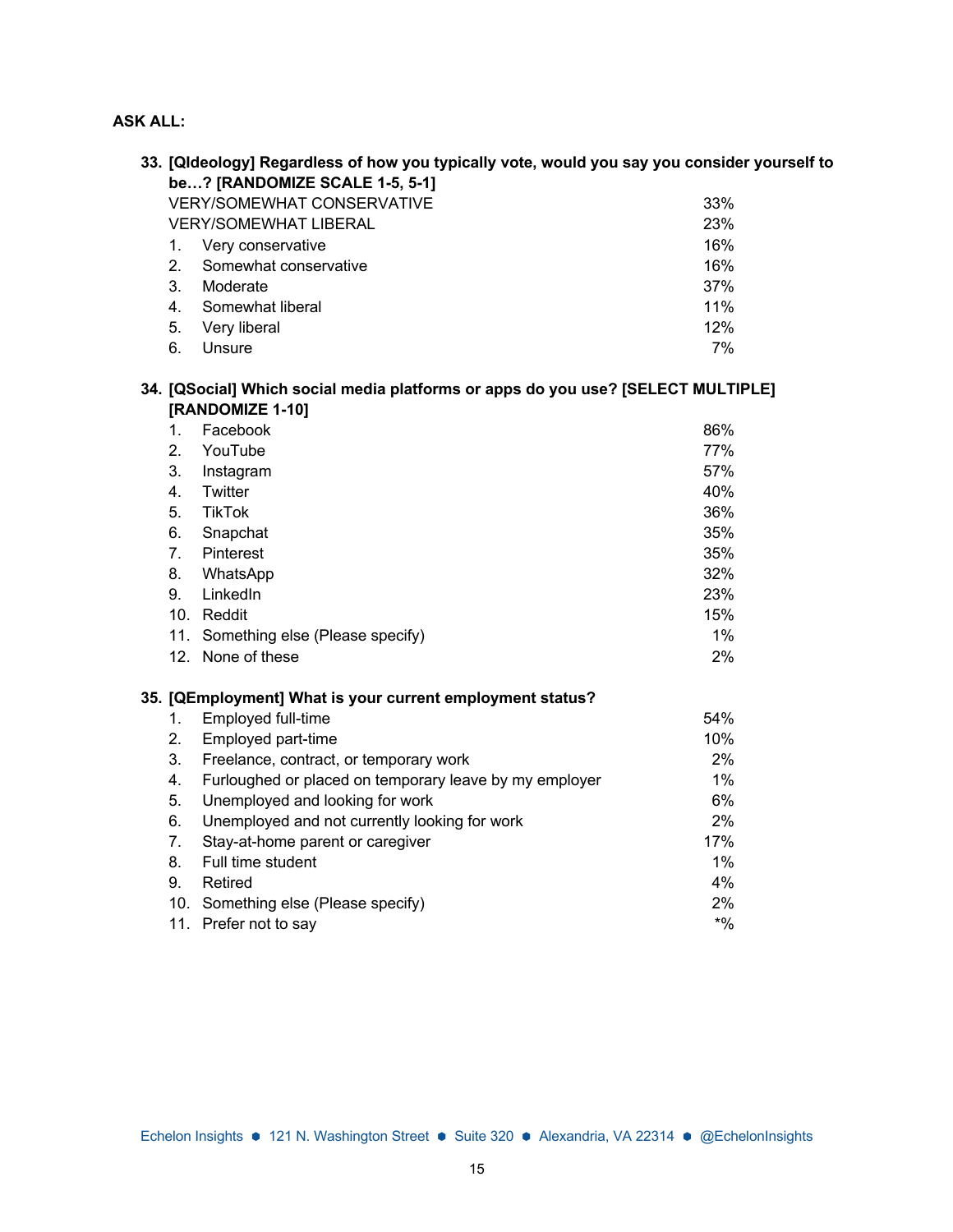# **IF EMPLOYED [QEmployment=1-3], ASK:**

**36. [QWorkplace] Are you currently working from your home, or do you go to work at an office or other workplace? If you are working from an office or other workplace, do you have the option to work from home, or not? [RANDOMIZE 1-3, 3-1]**

|                 |                |                                                                      | $(n=833)$ |
|-----------------|----------------|----------------------------------------------------------------------|-----------|
|                 | 1.             | I currently work from home                                           | 31%       |
|                 | 2.             | I currently go to work at an office or workplace, but I have the     |           |
|                 |                | option to work from home                                             | 28%       |
|                 | 3.             | I currently go to work at an office or workplace and do NOT have     |           |
|                 |                | the option to work from home                                         | 40%       |
|                 | 4.             | Prefer not to say                                                    | 2%        |
|                 |                |                                                                      |           |
| <b>ASK ALL:</b> |                |                                                                      |           |
|                 |                | 37. [QIncome] Which range includes your annual household income?     |           |
|                 | 1.             | Less than \$30,000 per year                                          | 23%       |
|                 | 2.             | \$30,000 to \$49,999 per year                                        | 18%       |
|                 | 3.             | \$50,000 to \$74,999 per year                                        | 20%       |
|                 | 4.             | \$75,000 to \$125,000 per year                                       | 20%       |
|                 | 5.             | More than \$125,000 per year                                         | 17%       |
|                 | 6.             | Prefer not to say                                                    | 2%        |
|                 |                | 38. [QState] In what state do you live?                              |           |
|                 | 1.             | <b>States in the Northeast</b>                                       | 17%       |
|                 | 2 <sub>1</sub> | <b>States in the Midwest</b>                                         | 21%       |
|                 | $3_{-}$        | States in the South                                                  | 38%       |
|                 | 4.             | States in the West                                                   | 24%       |
|                 |                | 39. [QUrbanRural] How would you describe the area in which you live? |           |
|                 | 1.             | City                                                                 | 38%       |
|                 | 2.             | Suburb near a city                                                   | 38%       |
|                 | 3.             | Small town not near a city                                           | 8%        |
|                 | 4.             | Rural or country area                                                | 16%       |
|                 |                | 40. [QMarital] What is your current marital status?                  |           |
|                 | 1.             | Single, never married                                                | 13%       |
|                 | 2.             | Married                                                              | 64%       |
|                 | 3.             | Living with a partner                                                | 9%        |
|                 | 4.             | Separated                                                            | 2%        |
|                 | 5.             | Divorced                                                             | 9%        |
|                 | 6.             | Widowed                                                              | 2%        |
|                 | 7.             | Prefer not to say                                                    |           |
|                 |                |                                                                      |           |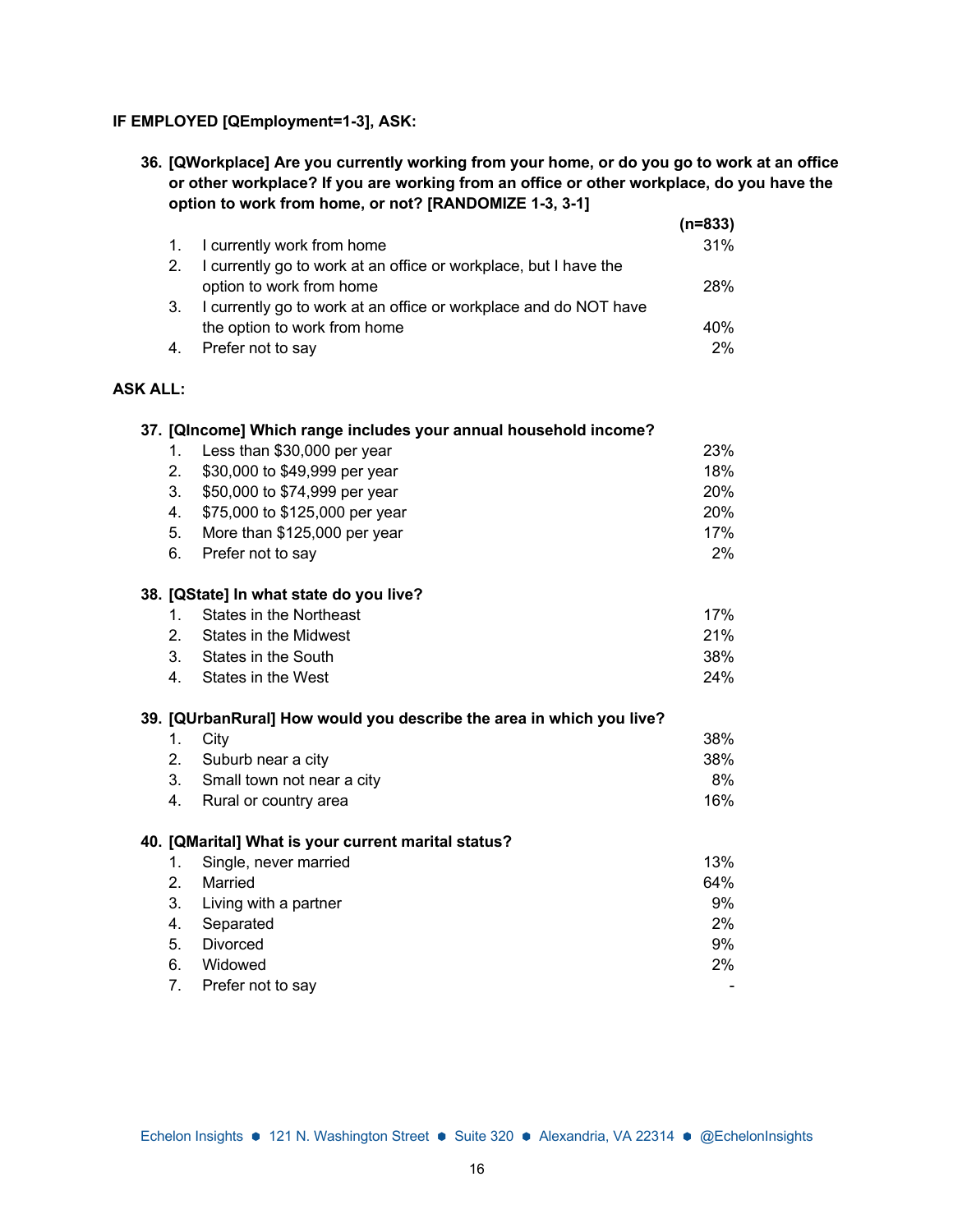## **IF MARRIED OR LIVING WITH A PARTNER, ASK:**

**41. [QSpousePartnerEducation] What is the highest level of education your spouse or partner has completed?**

| 1. High school or less | 30%   |
|------------------------|-------|
| 2. Some college        | 18%   |
| 3. Associate degree    | 10%   |
| 4. Bachelor's degree   | 24%   |
| 5. Graduate degree     | 17%   |
| 6. Prefer not to say   | $*$ % |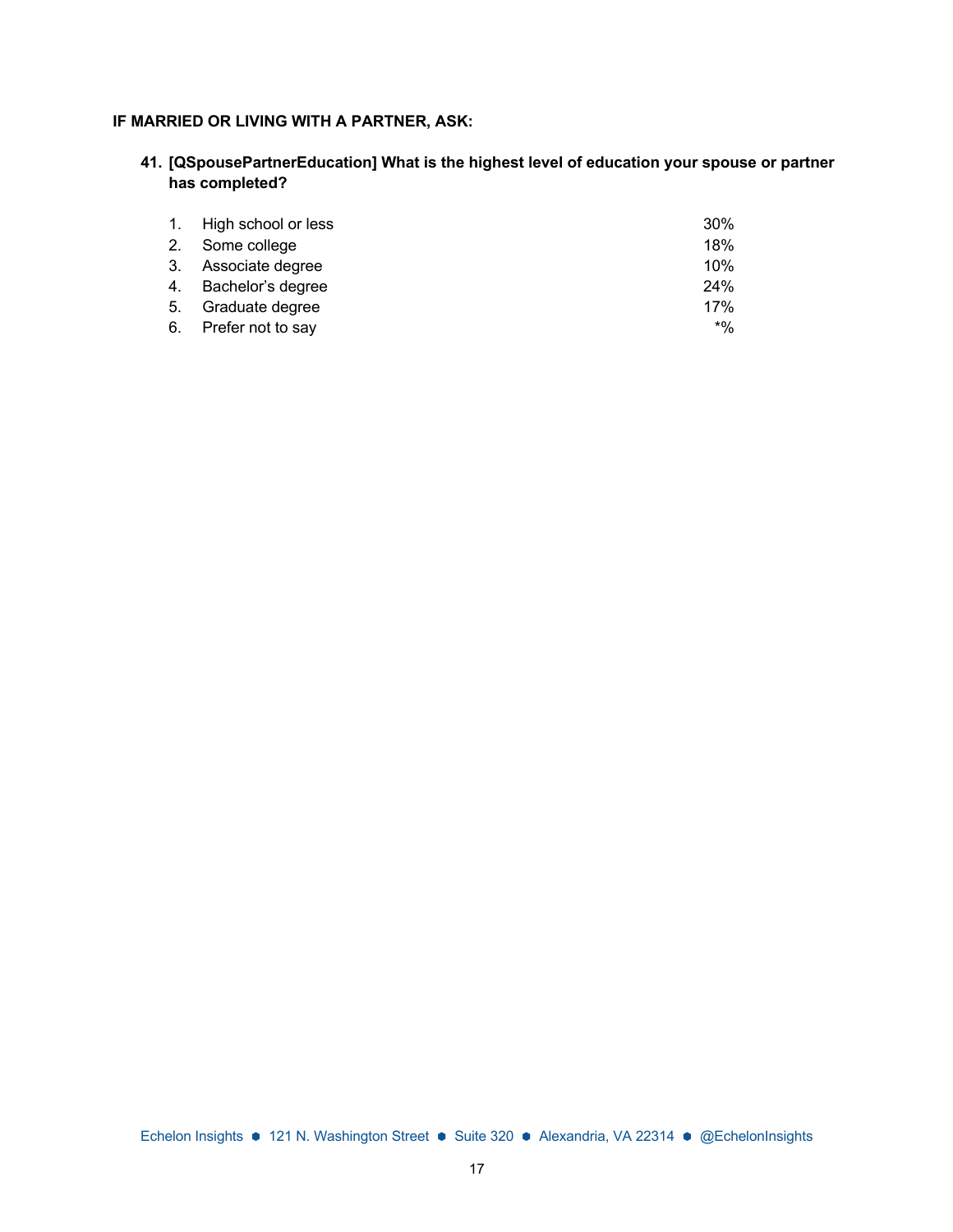#### **SCREENER AND INITIAL DEMOGRAPHICS MODULE**

#### **42. [QIndustry] Do you or does anyone in your household work in any of the following industries? [SELECT MULTIPLE] [RANDOMIZE 1-8]**

|    | Technology                               | <b>CONTINUE</b>  | 6%  |
|----|------------------------------------------|------------------|-----|
| 2. | <b>Sales</b>                             | <b>CONTINUE</b>  | 5%  |
| 3. | Healthcare                               | <b>CONTINUE</b>  | 10% |
| 4. | Education or early childhood development | <b>CONTINUE</b>  | 5%  |
| 5. | Journalism or the media                  | <b>TERMINATE</b> |     |
| 6. | Food service or the restaurant industry  | <b>CONTINUE</b>  | 7%  |
| 7. | Market research                          | <b>TERMINATE</b> |     |
| 8. | <b>Public relations</b>                  | <b>TERMINATE</b> |     |
| 9. | None of these                            | <b>CONTINUE</b>  | 72% |

### **43. [QPublicSchoolParent] Are you the parent or guardian of a public school student who is currently in grades kindergarten through 12th grade? [RANDOMIZE 1-2]**

| 1. Yes               | CONTINUE  | $100\%$ |
|----------------------|-----------|---------|
| 2. No                | TFRMINATF | $\sim$  |
| 3. Prefer not to say | TERMINATE | -       |

#### **44. [QLivingAtHome] Where do your children who are in grades kindergarten through 12th grade live?**

| 1. Full-time with me in my home                  | <b>CONTINUE</b>  | $90\%$ |
|--------------------------------------------------|------------------|--------|
| 2. Split between my home and the home of another |                  |        |
| parent or family member                          | <b>CONTINUE</b>  | $10\%$ |
| 3. Not with me                                   | <b>TERMINATE</b> |        |

#### **45. [QChildrenNumber] How many children do you have in public school in grades kindergarten through 12th grade?**

| 1.   | $\overline{1}$ | 53%    |
|------|----------------|--------|
| 2.2  |                | 34%    |
| 3. 3 |                | 10%    |
| 4.   | 4              | 3%     |
| 5.   | - 5            | $*9/6$ |
| 6.   | 6 or more      | $*9/6$ |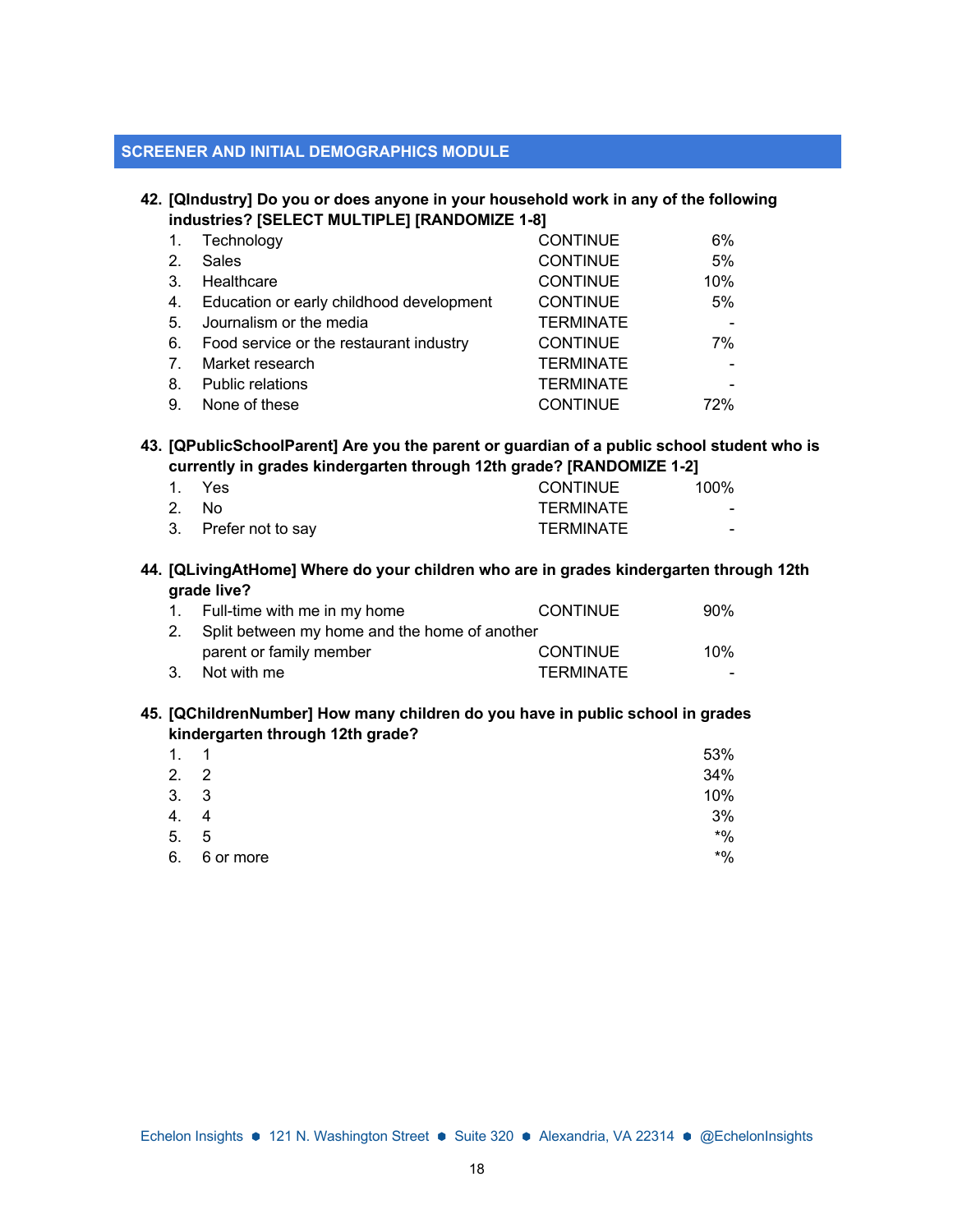| 46. [QKidsGradeLevels] In which grade levels do you have a child or children in public school |
|-----------------------------------------------------------------------------------------------|
| (2020–2021 school year)? Select all that apply. [ALLOW MULTIPLE - LIMIT MAXIMUM               |
| <b>NUMBER OF SELECTIONS BASED ON NUMBER OF CHILDRENI</b>                                      |

| Kindergarten            | 16% |
|-------------------------|-----|
| 1st grade               | 10% |
| 2nd grade               | 11% |
| 3rd grade               | 11% |
| 4th grade               | 15% |
| 5th grade               | 14% |
| 6th grade               | 12% |
| 7th grade               | 13% |
| 8th grade               | 12% |
| 9th grade (Freshman)    | 12% |
| 10th grade (Sophomore)  | 10% |
| 12. 11th grade (Junior) | 10% |
| 13. 12th grade (Senior) | 10% |
|                         |     |

## **47. [QInPerson] Are any of your children currently attending school in person on their school campus, either all or part of the time?**

|       | 1. Yes | 69% |
|-------|--------|-----|
| 2. No |        | 31% |

#### **48. [QRemote] Are any of your children currently attending school remotely or online, either all or part of the time?**

| 1.      | Yes<br>2. No                                       | 72%<br>28% |
|---------|----------------------------------------------------|------------|
|         | 49. [QGender] What is your gender? [RANDOMIZE 1-2] |            |
| $1_{-}$ | Male                                               | 44%        |
| 2       | Female                                             | 56%        |

### **50. [QRace] What is your race or ethnicity? [SELECT MULTIPLE] [RANDOMIZE 1-6]**

| $1_{-}$ | White                                        | 64%   |
|---------|----------------------------------------------|-------|
|         | 2. Black or African American                 | 13%   |
|         | 3. Hispanic or Latino                        | 22%   |
|         | 4. Asian                                     | 7%    |
|         | 5. Native American or Alaska Native          | $1\%$ |
|         | 6. Native Hawaiian or Other Pacific Islander | $*$ % |
|         | 7. Something else                            | $1\%$ |

#### **51. [QEducation] What is the highest level of education you have completed?**

| 1. High school or less | 36%   |
|------------------------|-------|
| 2. Some college        | 22%   |
| 3. Associate degree    | 10%   |
| 4. Bachelor's degree   | 20%   |
| 5. Graduate degree     | 12%   |
| 6. Prefer not to say   | $*$ % |